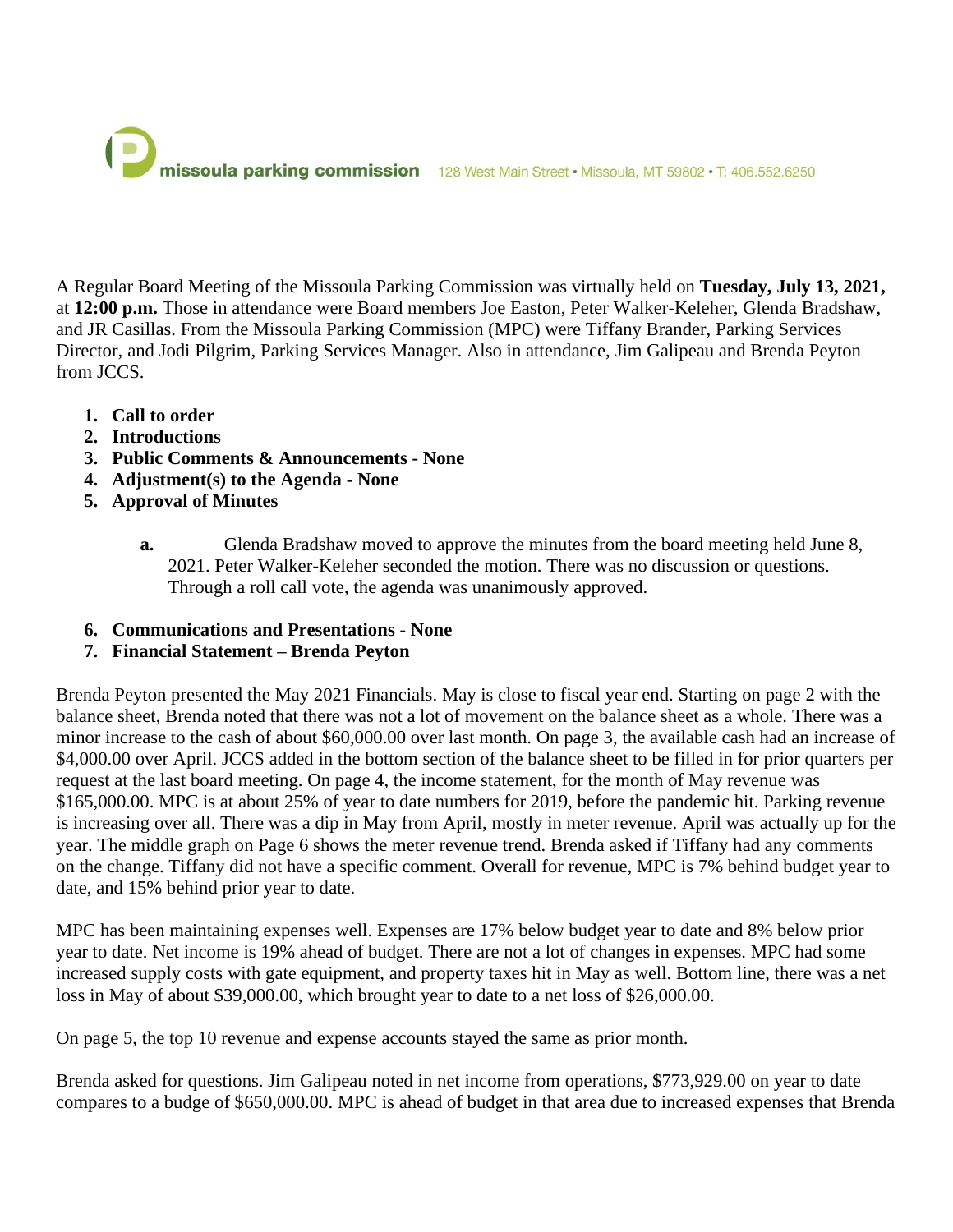mentioned. It's come back better than we planned for. Joe stated that it is difficult to put the numbers in context because we don't have clean years this year and last year, but there is still a lot of good news.

There were no questions.

### **8. Director's Report – Tiffany Brander**

Tiffany announced that Ian Ortlieb starts Monday. Today is his moving day, but he will call in to the meeting for the Director recruitment update. Last meeting, Tiffany updated the Board on our staff that was starting. We have a full staff now. There are some summer events coming up that Ian will be prepped for, like River City Roots Fest in August.

MPC's budget presentation to City Council is scheduled for July 28<sup>tt</sup>, but the time has not yet been set. Tiffany and Ian will work on that presentation together.

There were no questions.

### **9. Action Items - Replacement Enforcement Scooters**

Joe introduced the action item. Tiffany Brander shared a power point presentation for enforcement vehicles. Tiffany explained that she has worked with Scot in the City Vehicle Maintenance department to select replacement scooters.

There are (4) scooter options being addressed in today's presentation - the tactical Elf, Tropos RHD, Go-4, and ESV Firefly.

Safety is the first consideration when selecting vehicles. Enforcement officers are very important to MPC, and the people around them are important as well. We look at roll cage, stabilizer system, protection from elements (windshield wipers, snow tires, etc.), max speed above 25MPH, and a locking cab for the officer's personal safety, their belongings, and our equipment. Need a locking cab for safety of officer, belongings, and equipment (toughbooks). 25MPH is important for driving down Broadway and over to University so they don't impede traffic.

At this point, the tactical Elf was removed from consideration because it lacks required safety features.

The next consideration is ergonomics. This includes adjustable seat height (needs to move forward, backward, up and down), sliding doors, ability to enter/exit both sides, and entry height. It is important to picture what the officer is doing on their route. They are in and out of the scooter constantly throughout the day. The Go-4 checks all of the ergonomics boxes. The next closest would be the Firefly.

Officer comfort is the next consideration. The scooter is essentially their office and they are in it all day. MPC is looking for a vehicle with A/C - it gets HOT, heat - it gets COLD, personal item storage that is lockable, and vehicle visibility. Officers feel safer when the public can see them.

Finally there are some miscellaneous considerations – turn radius for maneuvering in traffic, winter readiness snow tires and high enough clearance to clear snow berms, electrical capacity - this was not as important in the past with just strobe lights, but now we have cameras, tough books, printers and strobe lights running off that electrical capacity, and vehicle width 54" or under - this is for where scooters park. In order to fit all of the scooters in the space MPC has to park scooters and in order to get in to that space, the size matters. If we can't fit in there, we would need to find a different space, likely a lease space, for the vehicles to park in.

Lastly, Tiffany presented the price comparison. The Elf is the least expensive of the scooters considered, but would only work in specific weather conditions. The RHD is the second least expensive, but does not have the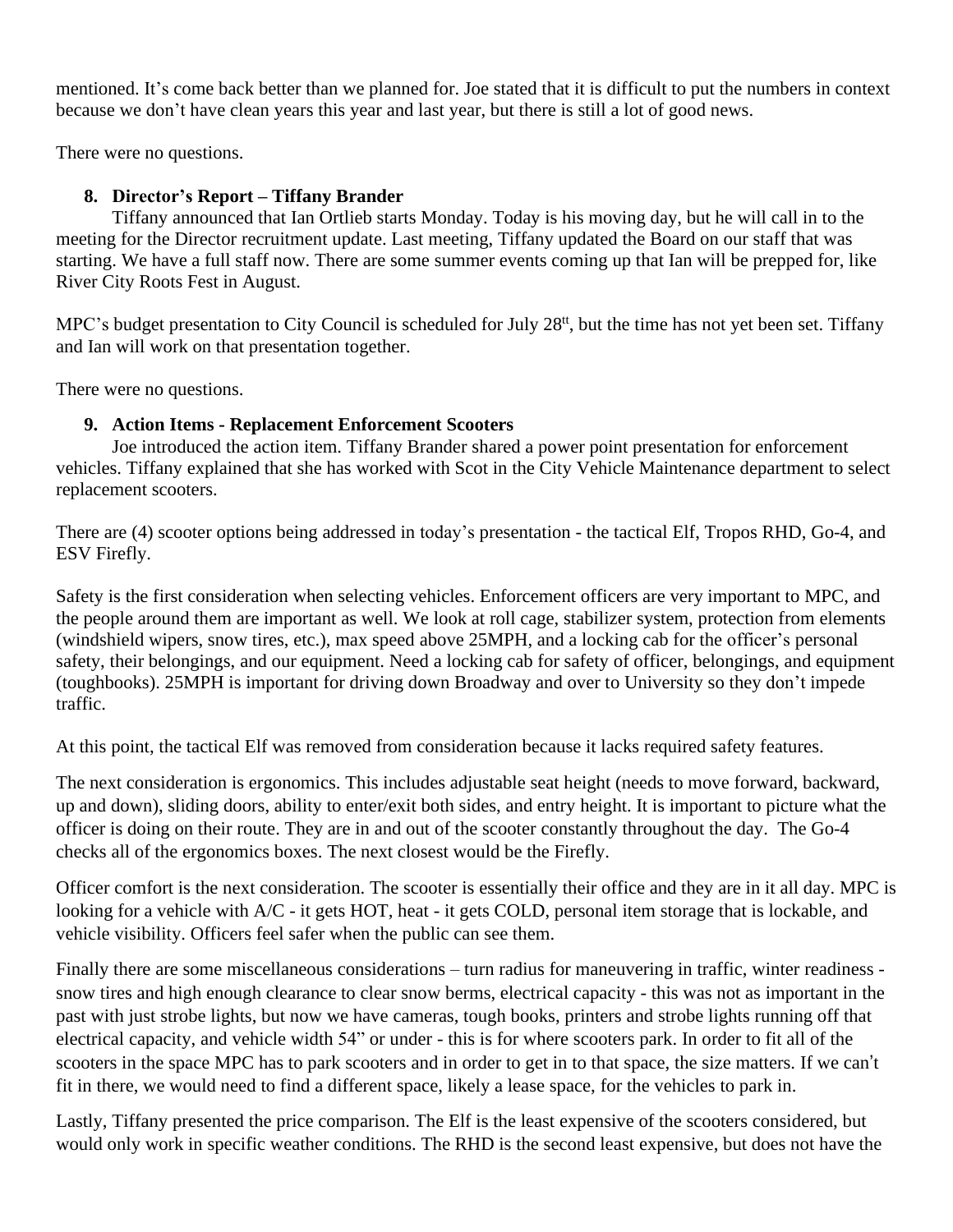features we need. The Firefly is about \$3,000.00 less than the Go-4, but the Go-4 is a known product to MPC and we like what we are getting with that. We could try the Firefly in the future.

Tiffany recommended that we proceed with approving staff recommendation to purchase (2) Go-4s not to exceed a total of \$90,000.00.

Peter stated that he was just not comfortable recommending without additional information. He believes that the Board needs to be able to justify approving expenses of that size. With this presentation, he feels comfortable knowing he will be able to provide that justification now.

Peter moved to approve the staff recommendation to purchase (2) Go-4 scooters not to exceed a total of \$90,000.00. JR Casillas seconded the motion. Through a roll call vote, the motion was unanimously approved.

# **10. Non-action Items**

# **a. New Business**

Non-action items – Joe announced that this is Jim Gallipeu's last meeting. Jim has served the Parking Commission through JCCS for decades. The firm is staying with MPC with Brenda. Joe thanked Jim for his service to the Commission. Jim gave details about his time serving the Parking Commission and his plans for the future. Everyone wishes Jim well.

Joe announced that this is Tiffany's last board meeting. She will continue to be a resource for MPC, the new director, and the Board while needed. The Board members wished Tiffany well.

Joe addressed the Director recruitment. Joe worked with the mayor's office and human resources to establish a job description that was altered a little from when Tiffany was hired. They conducted a national search in professional journals and professional parking industry publications as well as the usual locations for job seekers around the country. They reviewed a high quality pool of applicants that represented parking experience, municipal experience, and transportation experience. There were some Montanans, but most applicants were from out of state. With the help of Angela Simanson and Dalton Johnson for the City Human Resources department, 6 candidates were selected. An interview panel of Tiffany, Glenda Bradshaw, Aaron Wilson, and Joe met with the 6 individuals over a couple of days. They all had parking experience – some municipal and some private garage experience. They made a selection of candidates to move to through the next round.

Ian came to town for the  $2<sup>nd</sup>$  round of interview with (5) director level individuals and Glenda and Joe. They asked him to prepare a 15 minute Power Point on how he understands the Parking Commission's direction and how he sees the Parking Commission strategies and priorities. The panel felt that Ian answered the question well.

Joe recommends Ian Ortlieb to the board for the Parking Commission Director. He has University experience, large garage experience, and large municipal experience. He is the right mix of responsibility, personality, interest and experience. He is arriving in town today. His first day is the 19<sup>th</sup>. Tiffany will over lap with him for the first week or so. Joe asked if Glenda had anything to add.

Glenda welcomed Ian. She stated that Joe covered the process really clearly. She added that the City Human Resource department is incredibly organized. Glenda emphasized that it was a very diverse interview panel in the first round. In the  $2<sup>nd</sup>$  round, there were multiple directors from multiple departments, as well as meetings with the current Parking Commission staff. Each person that met with Ian throughout the process walked away with the same impression - that he was the right person for the director position. Glenda knows that Ian will continue to make parking as easy, efficient, and economical as possible for the City.